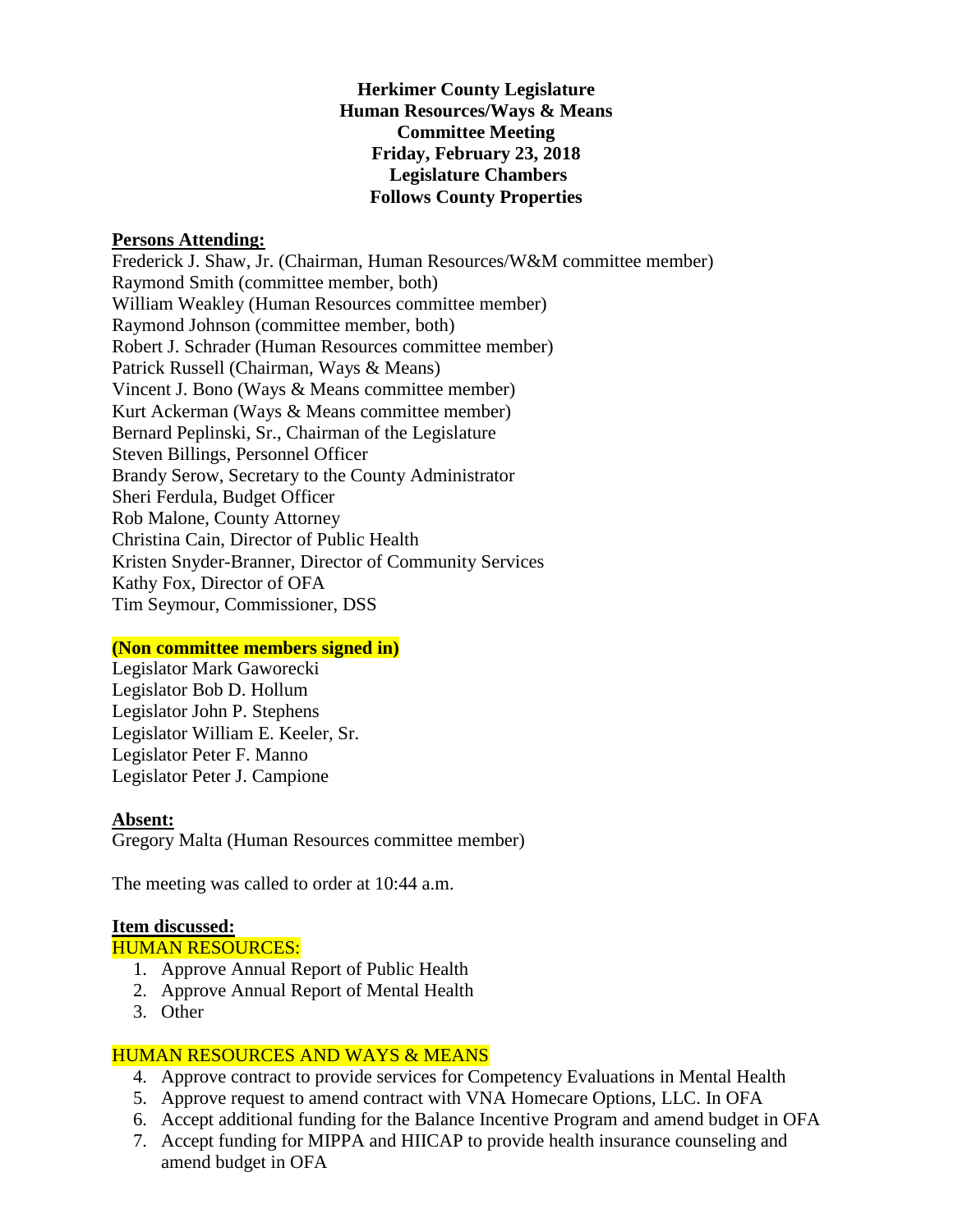- 8. Approve renewal of contract with Catholic Charities to provide health insurance counseling in OFA
- 9. Approve renewal of contract for EISEP in OFA
- 10. Approve entering into agreement with Mohawk Homestead in DSS
- 11. Approve renewal of contract with Superior Home Health Care in DSS
- 12. Other

## **Committee Vote Record:**

#### HUMAN RESOURCES:

Item #1 – On motion of Mr. Schrader, seconded by Mr. Johnson, Item #1 was voted on, approved and moved for Resolution. Unanimous. Absent: 1.

Item #2 – On motion of Mr. Schrader, seconded by Mr. Smith, Item #2 was voted on, approved and moved for Resolution. Unanimous. Absent: 1.

Item  $#3 - N/A$ .

### HUMAN RESOURCES AND WAYS & MEANS:

Item #4 – On motion of Mr. Smith, seconded by Mr. Schrader for Human Resources and on motion of Mr. Bono, seconded by Mr. Johnson for Ways & Means, Item #4 was voted on, approved and moved for Resolution. Unanimous. Absent: 1.

Item #5 – On motion of Mr. Smith, seconded by Mr. Weakley for Human Resources and on motion of Mr. Johnson, seconded by Mr. Smith for Ways & Means, Item #5 was voted on, approved and moved for Resolution. Unanimous. Absent: 1.

Item #6 – On motion of Mr. Smith, seconded by Mr. Johnson for Human Resources and on motion of Mr. Bono, seconded by Mr. Peplinski for Ways & Means, Item #6 was voted on, approved and moved for Resolution. Unanimous. Absent: 1.

Item #7 – On motion of Mr. Schrader, seconded by Mr. Smith for Human Resources and on motion of Mr. Smith, seconded by Mr. Bono for Ways & Means, Item #7 was voted on, approved and moved for Resolution. Unanimous. Absent: 1.

Item #8 – On motion of Mr. Peplinski, seconded by Mr. Schrader for Human Resources and on motion of Mr. Peplinski, seconded by Mr. Bono for Ways & Means, Item #8 was voted on, approved and moved for Resolution. Unanimous. Absent: 1. Abstain: Johnson (1).

Mr. Ackerman left the meeting.

Item #9 – On motion of Mr. Weakley, seconded by Mr. Smith for Human Resources and on motion of Mr. Smith, seconded by Mr. Johnson for Ways & Means, Item #9 was voted on, approved and moved for Resolution. Unanimous. Absent: 2.

Item #10 – On motion of Mr. Smith, seconded by Mr. Weakley for Human Resources and on motion of Mr. Shaw, seconded by Mr. Johnson for Ways & Means, Item #10 was voted on, approved and moved for Resolution. Unanimous. Absent: 2.

Item #11 – On motion of Mr. Weakley, seconded by Mr. Schrader for Human Resources and on motion of Mr. Johnson, seconded by Mr. Smith for Ways & Means, Item #11 was voted on, approved and moved for Resolution. Unanimous. Absent: 2.